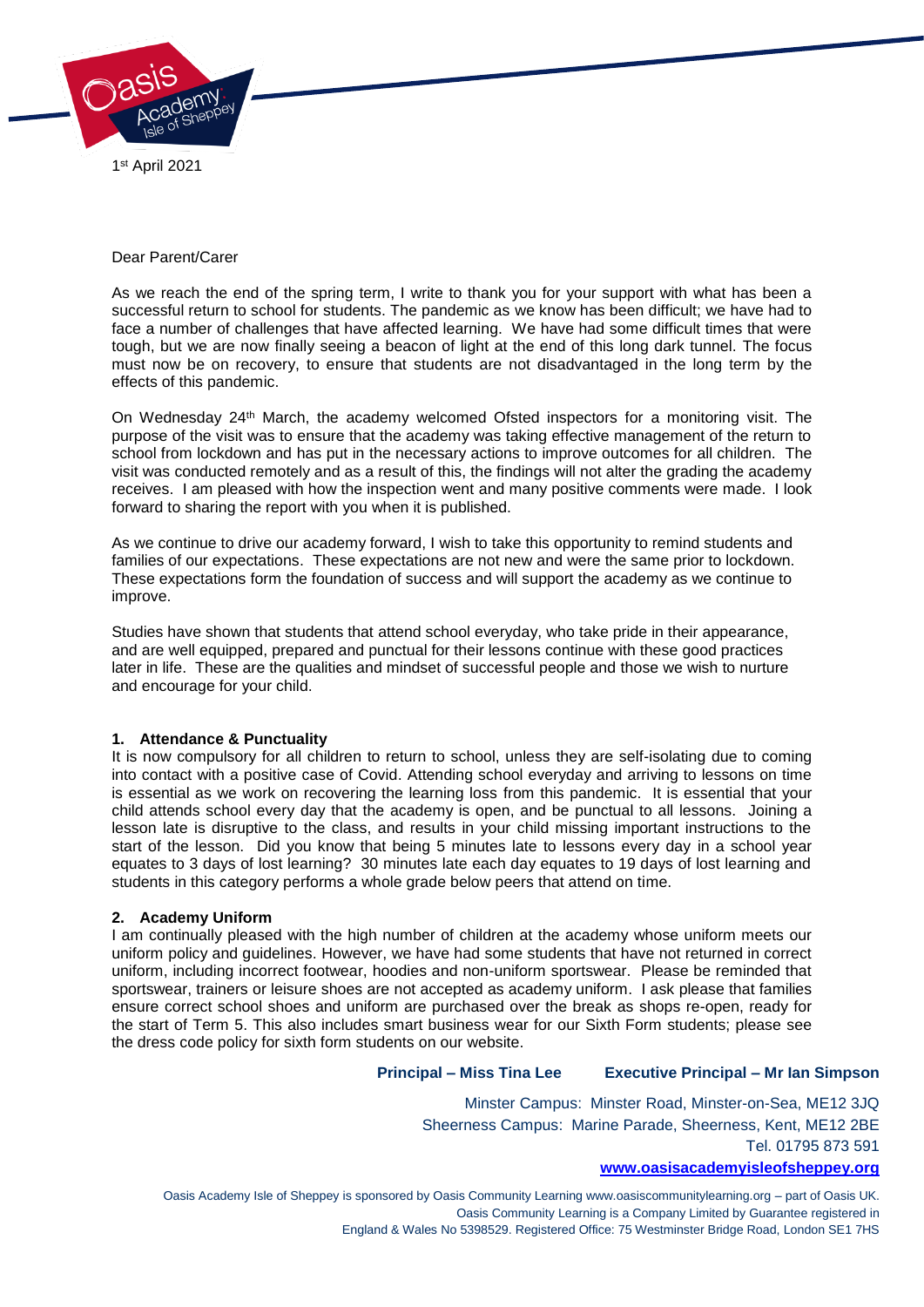

These are some examples of **unacceptable** footwear that might help guide shopping during the break.



Students will continue to arrive in school in their academy PE kit on the days they have PE. The academy PE kit is compulsory for all and is available to purchase from the uniform shop in school.

The academy manages the sale of uniform in school as this enables us to sell items at cost price as we are a non-profit organisation. Please see our website for uniform and PE kit prices. We also have a small selection of good condition donated uniform items . Please contact the school office if you require uniform items.

### **3. Coronavirus Face Masks**

I would again like to thank all families for their support in helping to keep the academy safe. You are now aware we have a compulsory policy that students wear masks in school. Student response to this has been incredibly positive and when they have these on them, students wear their masks well. Can I ask please that you ensure your child has a mask ready to wear for the new term. The academy is and continues to work incredibly hard to keep everybody safe; please help us continue to do this. Thank you.

### **4. Basic Equipment**

It is important that students arrive to school organised, with the necessary equipment to be prepared and ready to learn. Every student is expected to arrive to school everyday with a school bag that is appropriate for school. This is particularly important when children are provided with laptops and IPads to enhance their learning and require a suitable bag to hold this safely.

All students should also have pencil case, a water bottle and a reading book. Pencil cases should include an assortment of pens (blue, black and green), pencils, rubber, ruler, and a scientific calculator.

# **Principal – Miss Tina Lee Executive Principal – Mr Ian Simpson**

Minster Campus: Minster Road, Minster-on-Sea, ME12 3JQ Sheerness Campus: Marine Parade, Sheerness, Kent, ME12 2BE Tel. 01795 873 591

## **[www.oasisacademyisleofsheppey.org](http://www.oasisacademyisleofsheppey.org/)**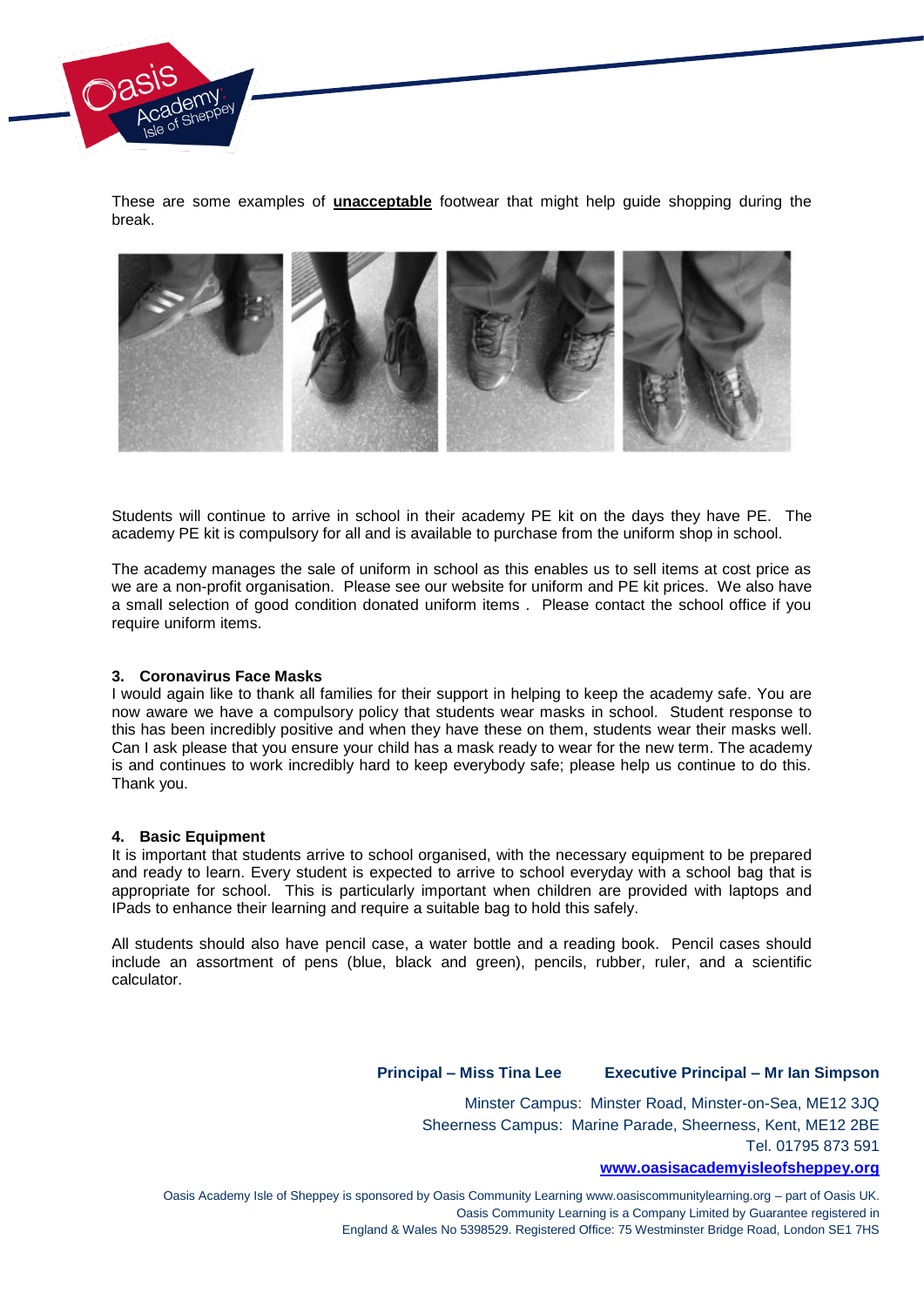

## **5. Mobile Phones**

Mobile phones are not allowed to be seen or used throughout the day. We have been reminding children of this over the term. There is no use, or need for them in learning time and we want students to be free from the potential stress and pressure of mobile technology and communications. It is vital now lockdown is easing that children develop good habits again. I ask please that any communication you need to make with your child(ren) you deliver to your child's Head of Year who will make the necessary communication for you. We expect these to be vital and/or emergency pieces of information so that they do not disturb your child's learning, or that of others. Please see the academy website for contact details for your child's Year Team.

## **6. Lunches/Water Bottle**

As communicated to you recently, the academy has aligned lunchtime for students to enable all children to have lunch at the same time. This allows an increase in capacity for adult supervision of children during this time which is necessary for safeguarding purposes. Children will remain in their year group bubbles for lunch as catering staff bring lunch to the children in their areas.

As the weather gets warmer, it is essential that your child brings in a refillable water bottle as we do not currently have the facilities to sell drinks due to the pandemic and the catering challenges this has brought.

## **7. Lateral Flow Tests**

We have now come to the end of Covid testing in school. These have gone well and students that have had tests in school are now confident of taking the test at home. They will be given lateral flow self-test kits to continue testing at home. Parents are not required to inform us of negative results, however positive results needs to be reported to us in the first instance so that we may track and trace those that have come into contact with your child. This should be reported either by calling the academy on 01795 87359, via email to [office@oasisisleofsheppey.org,](mailto:office@oasisisleofsheppey.org) or calling our safeguarding number 07496 736 447 when the academy is closed.

### **8. Car Park**

We are fortunate that we have sufficient grounds at the academy for parents to come onto site to drop their child off in the morning and to pick up at the end of the day. However, we have received a number of complaints from local residents that some parents are obstructing driveways as they wait for children at the end of the day. We ask parents to be considerate to others as you wait for your child. Please come onto the school site and park in one of the many spaces in the lower car park. We ask that you do not park anywhere on the bus circle as parking in this area causes obstruction to the buses. We also ask that you do not double park alongside parked vehicles in the carpark as this causes congestion as well as blocking cars from leaving site. Please note that cars double-parked in the car park will be asked to move. We thank you for your co-operation so that we can ensure a swift and safe end to the day for all.

### **9. Electric Scooters**

We have seen an increase in the number of students riding electric scooters to school and wish to take this opportunity to inform parents that electric scooters are not permitted in school. The law states that it is illegal to ride electric scooters on public roads, on pavements, in cycle lanes and in pedestrian-only areas. The reason for this is that electric scooters are currently classed as "Personal Light Electric Vehicles" and as such falls under the same laws and regulations that apply to all motor vehicles. We will contact home for any child that rides an electric scooter to school and ask that parents come to collect the scooter and arrange an alternative way home for their child.

# **Principal – Miss Tina Lee Executive Principal – Mr Ian Simpson**

Minster Campus: Minster Road, Minster-on-Sea, ME12 3JQ Sheerness Campus: Marine Parade, Sheerness, Kent, ME12 2BE Tel. 01795 873 591

#### **[www.oasisacademyisleofsheppey.org](http://www.oasisacademyisleofsheppey.org/)**